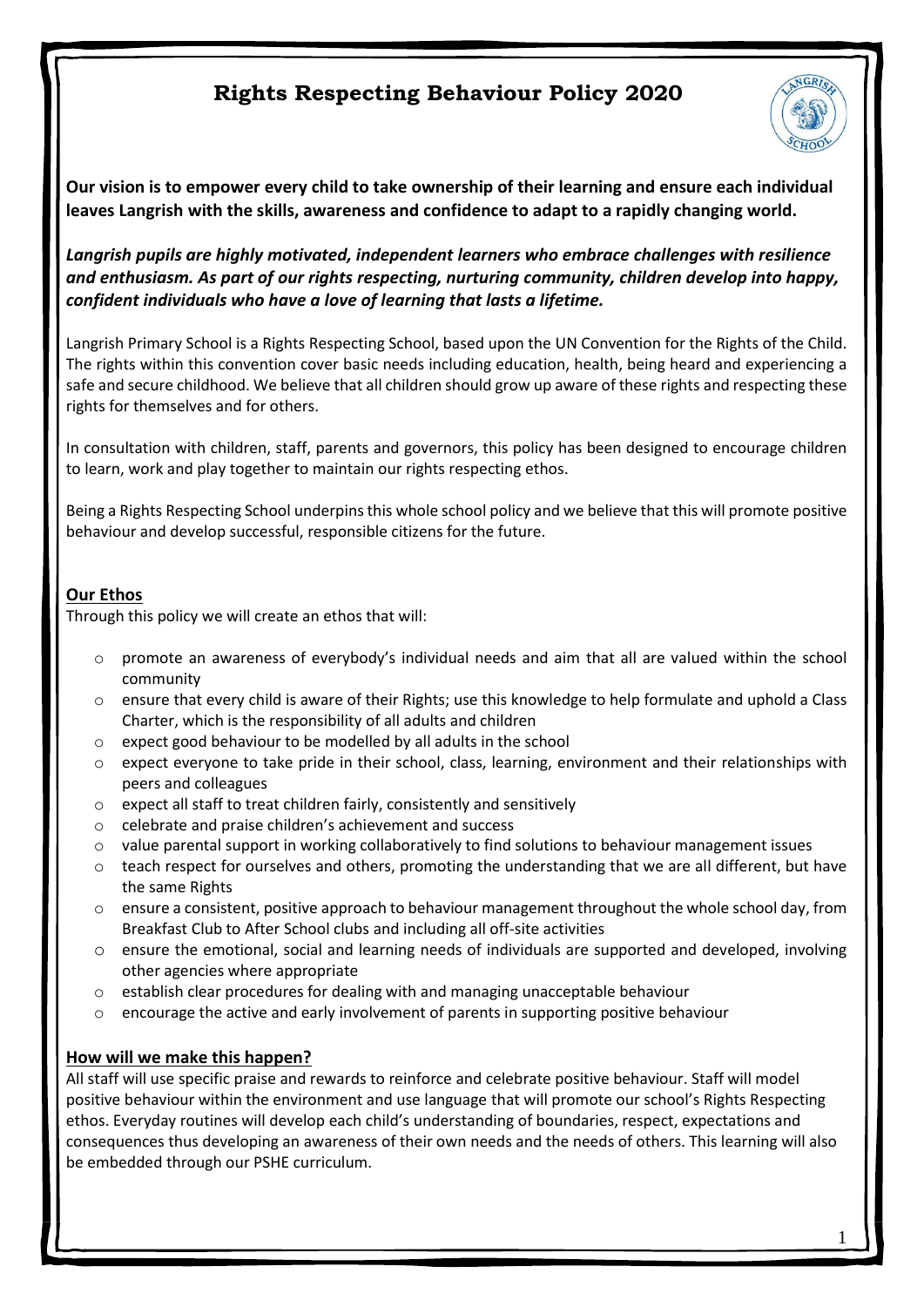

#### **What can all children expect from staff?**

- o To know they will be treated fairly and consistently when they have not behaved according to expectations or charter agreements. They will be listened to and expected to explain their actions
- $\circ$  Expectations for behaviour are discussed with children in a manner appropriate to their stage of development so that children know and understand what is expected of them
- $\circ$  To be given a chance to reflect on their behaviour. We are all capable of making mistakes and all children will be given reminders and support to make the right choices
- $\circ$  Good work, behaviour and attitudes will be praised and rewarded, both in the classroom and around the school
- o To provide Circle Time and a Personal, Social, Health and Emotional (PSHE) curriculum that will be used to develop self-awareness (as well as an awareness of others), self- reflection and self esteem
- o Time will be available for children who need a place to talk to someone who is not their teacher about things that may be worrying them
- o To take all bullying (including cyber bullying) seriously. Children will be told when and how the issue will be dealt with. We will never tolerate bullying of any form. Bullying is defined as deliberately hurtful behaviour, repeated over a period of time, where it is difficult for those being bullied to defend themselves
- o That all staff will know and understand the Rights Respecting Behaviour Policy and that new staff will receive induction to make sure behaviour is treated consistently throughout the school

### **What can adults expect from children?**

#### **Early Years**

- $\circ$  To respond positively to boundaries that are set by staff, with support where needed
- o To listen to adults and to each other
- $\circ$  To take part in activities that will help them understand their own needs and those of others
- $\circ$  To begin to think about others and show a developing awareness of other people's needs
- $\circ$  To play safely indoors and outdoors
- o To look after property
- o To treat each other with respect

# **KS1 and KS2**

- $\circ$  To treat everyone within the school community with respect and consider their Rights, as learners, teachers, adults and children
- $\circ$  To follow the whole school Behaviour Policy. To know that consequences will be put in place if these expectations are not met at any time during the school day
- $\circ$  To listen to each other and to all the adults in the school and respect each other's feelings
- $\circ$  To accept support, where needed, for making the right choices and understand that adults in school are looking after the best interests and Rights of all children
- o To attend every day, arrive on time, move around the school calmly and safely, and enter school ready to learn
- o To respect the school environment and property
- o To participate and play an active role within school

# **What can the school expect from Parents / Carers?**

- o To support the school in its Behaviour Policy
- o To talk to their children about the school's expectations of learning and behaviour
- $\circ$  To give specific praise when children do well at school and share with us any achievements outside of school
- o To work with school if there are any concerns about their child's behaviour in school
- o To encourage children to discuss problems and accept help when needed
- $\circ$  To attend parents' consultation meetings and any other meetings with school that will help your child

2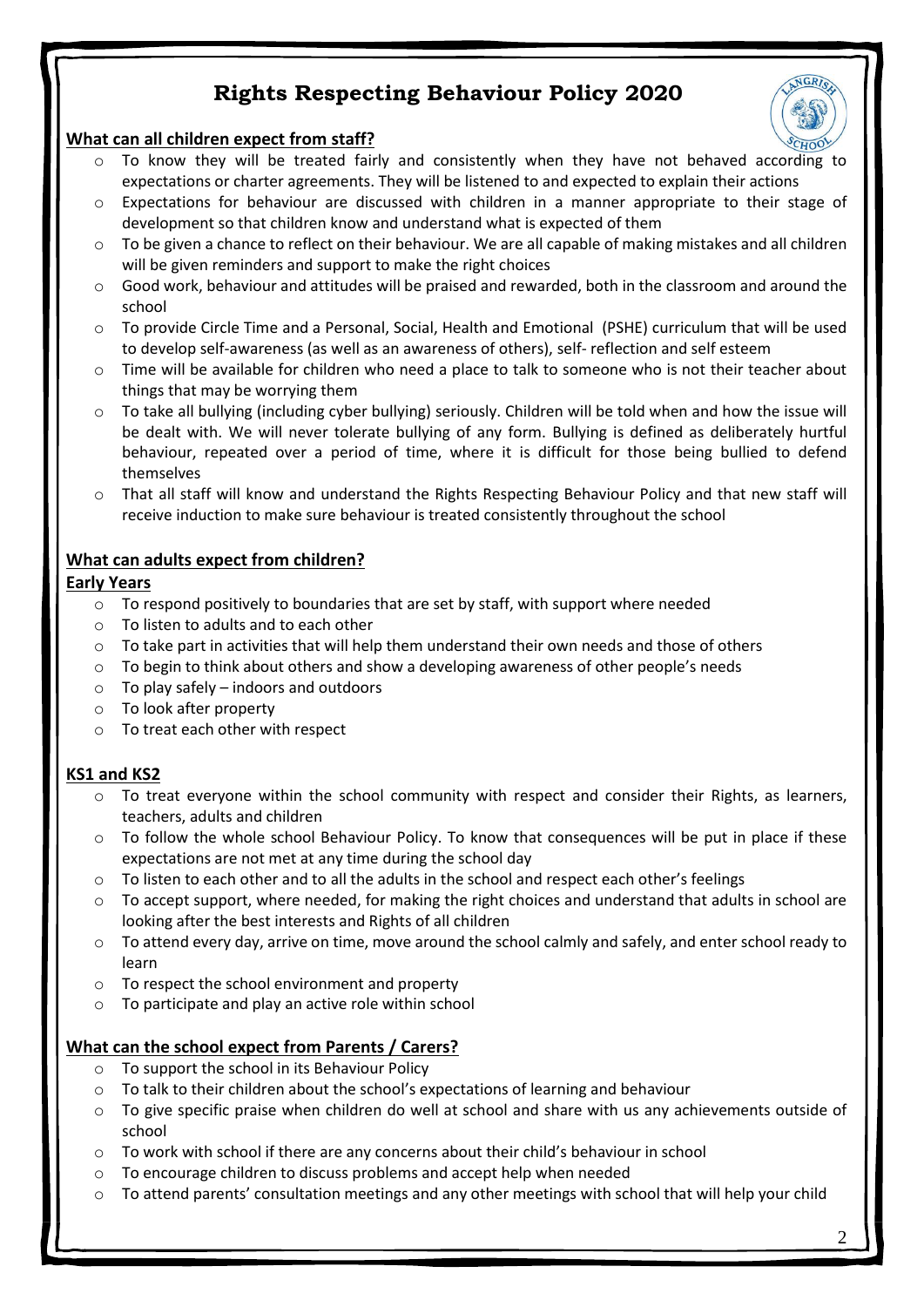

- $\circ$  To tell school of any concerns, including medical concerns or issues which may affect your child's behaviour or learning. These concerns may stem from within school or beyond school
- $\circ$  To ensure that your child attends school every day, on time, unless agreement has been given by the Headteacher for a specific absence
- o To support wider policies that can impact on behaviour such as sending children into school in school uniform, supporting home learning being completed and encouraging reading everyday

## **How will we support children with Special Educational Needs or Disabilities?**

Some of our children in school may have additional needs where their behaviour is affected by difficulties with communication, understanding, social skills or emotional needs. There may be times or unexpected situations when they react in a way that is outside of the expectations for the majority of the children within school.

Additional support for inappropriate behaviour as a result of additional needs is put in place through an Individual Education Plan (IEP).

The IEP

- o will include support that may have been identified by the class teacher, Inclusion Leader or another agency e.g. Educational Psychologist
- o may include a therapeutic intervention to help them
	- become more confident
		- have an increased ability to work with others
		- have a quiet time to help them to remain calm
- $\circ$  may have some adult support identified at key times of the day in order for them to succeed
- $\circ$  will be tailored to an individual's needs and reviewed at regular intervals to make sure that they are making progress
- o can last for a year or even longer

However, this does not mean that the child is unable to follow most of the school behaviour policy. They will be expected to try their best but individual needs will be taken into account whilst also considering the needs of all the children in our school.

# **Challenging Behaviour**

Children whose repeated inappropriate behaviour is through choice and not as a result of an additional emotional, social or communication need will be given some opportunities to make the right choices and change their behaviour over a specific period of time. If their behaviour choices continue to be outside of our expectations then a Personal Support Plan (PSP) will be put in place to support the child and so prevent exclusion. Where a PSP is needed, school will work closely with parent/carers to prevent a possible exclusion.

The Personal Support Plan (PSP)

- $\circ$  is a way for school and home to work together
- o lasts for a short amount of time, approximately 6 weeks
- $\circ$  helps a child to become aware of their behaviour and then to make the right choices
- has targets set with the child and parents/carers.

When all the targets set have been achieved, the expectation is that the child will no longer need a PSP and can follow school expectations.

### **Rewards and Sanctions**

Rewards will be implemented for all children so that Rights Respecting behaviour is celebrated and acknowledged. Sanctions for inappropriate behaviour choices will be enforced so that all children understand that there will be repercussions for poor choices.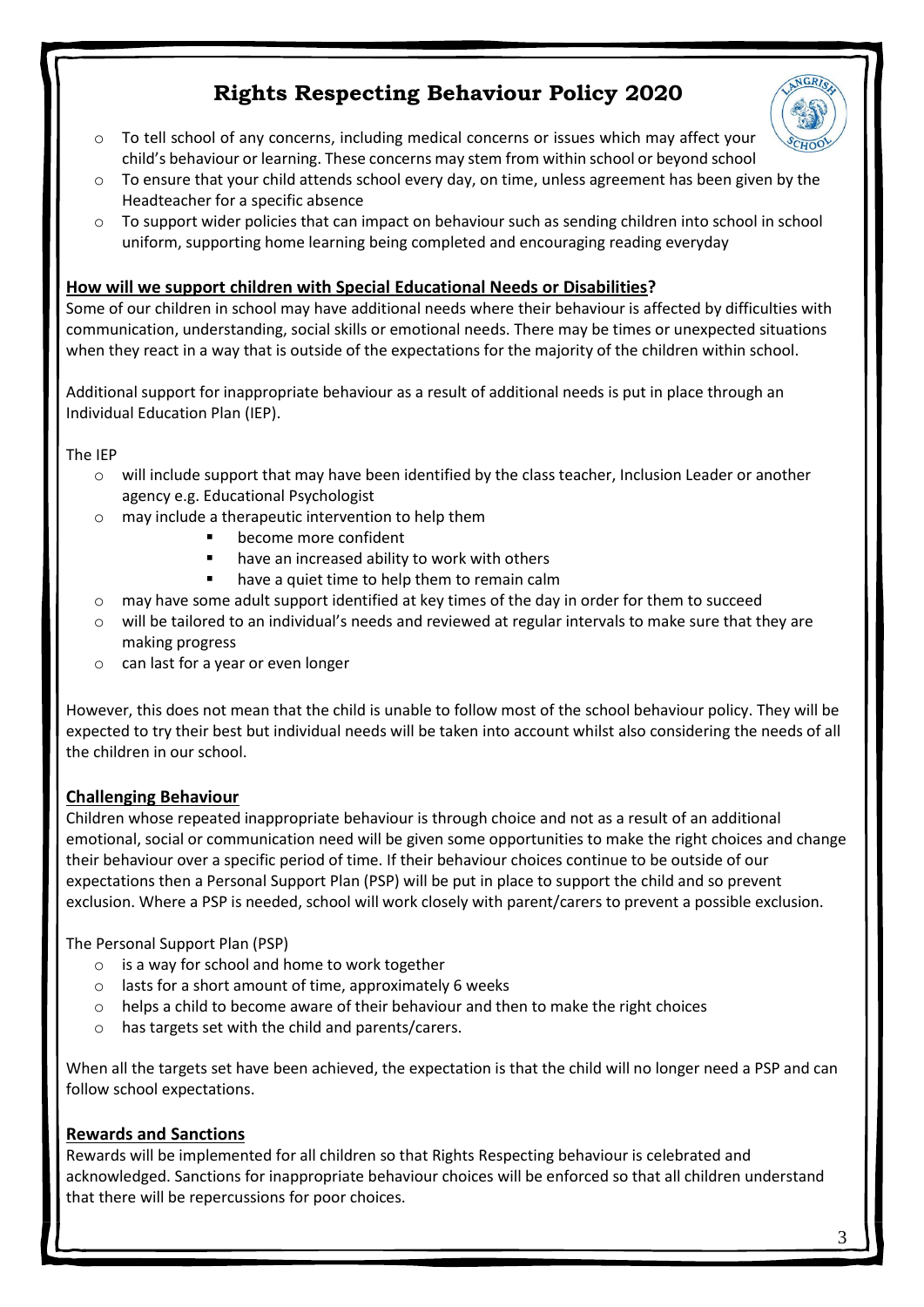

### **Whole school rewards for positive behaviour**

Immediate praise, house points and stickers will be given for positive behaviours

### **EYFS sanctions for inappropriate behaviour**

- In most cases sanctions can be avoided through adult support, interventions and good role modelling
- Children will be given a clear explanation of the sanctions that might happen if they continue with an inappropriate behaviour
- Sanctions for our young children are immediate and relatively short, reflection time will be used within the classroom followed by a discussion with an adult
- Where behaviour is disrupting other children or threatening their own or others' safety, removal from the group or activity will take place and the child will be supported by an adult. If this happens, parent/carers will be informed
- In the event that concerns are raised we will contact parent/carers and work with them to plan support for their child's development

# **KS1/KS2 sanctions for inappropriate behaviour**

If a child in the classroom has to be reminded about appropriate behaviour they will receive a verbal warning explaining that their behaviour may be preventing others from having the Rights that are included in their classroom charter. If such behaviour continues, they will refer to their class charter to read it quietly, reminding them of the Rights of every child in their class.

Should a child not respond positively to this they will then have to complete 10 minutes reflection time either in an area within the classroom or at break/lunch time with the class teacher. The class teacher will follow up the reflection time with the child as soon as possible discussing why they received a reflection time, completing a reflection sheet with the child making clear the consequences should inappropriate behaviour continue. This reflection sheet will be shared with the parent/carer.

Any child who requires a reflection sheet will be recorded on the behaviour log and reviewed weekly by teachers at staff meeting.

If minor, low-level behaviour presents itself, this will be dealt with using individual classroom strategies to support good choices and prevent children from constantly requiring reflection time. There will be ongoing dialogue with parents at the end of the day to ensure that there are no surprises.

|                          | Sanction                                                                                                                                                            |
|--------------------------|---------------------------------------------------------------------------------------------------------------------------------------------------------------------|
| $1st$ sanction           | Verbal warning with reference to the UNCRC                                                                                                                          |
| $2nd$ sanction           | Reflection Time within the classroom and discussion with an adult                                                                                                   |
| 3 <sup>rd</sup> sanction | Reflection Time completing reflection sheet followed by a discussion with<br>another adult - noted on behaviour log, shared with parent/carer & at staff<br>meeting |
| $4th$ sanction           | Formal meeting between parents and class teacher to discuss strategies - logged<br>on TT                                                                            |
| 5 <sup>th</sup> sanction | Meeting between parents, class teacher and Head Teacher                                                                                                             |

We aim for each child to have a fresh start each day.

There may be some instances where a child's behaviour is so extreme it may warrant immediate action including contacting parents and a possible fixed term exclusion. This would include violence against another individual, deliberate damage to property, abusive language directed at staff or children and threatening behaviour. The Exclusion Policy can be found on our website.

4